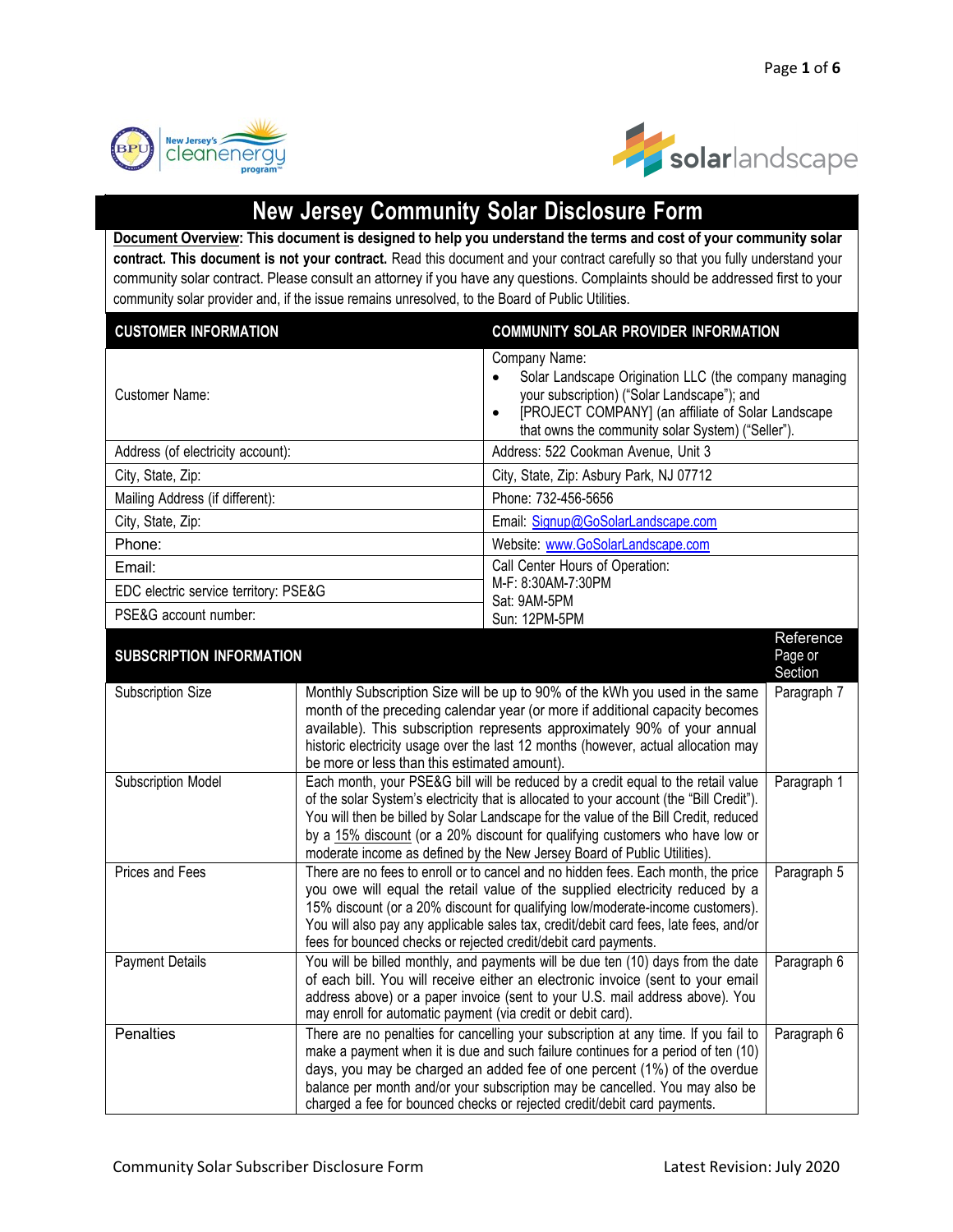| <b>Benefits</b>                                                                                               | The following are estimates assuming a subscription of 7,500 kWh of<br>Paragraph 3                                                                                  |                 |
|---------------------------------------------------------------------------------------------------------------|---------------------------------------------------------------------------------------------------------------------------------------------------------------------|-----------------|
|                                                                                                               | community solar electricity per year and an average electricity price for the                                                                                       |                 |
|                                                                                                               | Bill Credit of \$0.158719/kWh.                                                                                                                                      |                 |
|                                                                                                               | <b>Estimated Usage, Pricing, and Bill Credit Value:</b>                                                                                                             |                 |
|                                                                                                               | Estimated annual kWh received: 7,500 kWh                                                                                                                            |                 |
|                                                                                                               | Estimated average electricity price for Bill Credit: \$0.158719/kWh                                                                                                 |                 |
|                                                                                                               | Estimated annual credit value (\$): \$1,190.39                                                                                                                      |                 |
|                                                                                                               | <b>Estimated Savings for 10% Discount:</b>                                                                                                                          |                 |
|                                                                                                               | Estimated annual savings (in \$): \$119.04                                                                                                                          |                 |
|                                                                                                               | Estimated savings over twenty (20) years (in \$): \$2,380.80<br>Estimated Savings for 15% Discount (for qualifying low/moderate-income                              |                 |
|                                                                                                               | customers):                                                                                                                                                         |                 |
|                                                                                                               | Estimated annual savings (in \$): \$178.56<br>$\bullet$                                                                                                             |                 |
|                                                                                                               | Estimated savings over twenty (20) years (in \$): \$3,571.20<br>$\bullet$                                                                                           |                 |
| <b>Guarantees or Fixed Savings</b>                                                                            | Customers will save 10% (or 15% for qualifying low/moderate-income customers)                                                                                       | Paragraph 3     |
|                                                                                                               | off the retail value of the supplied electricity (i.e., the "Bill Credit" that will be set                                                                          |                 |
|                                                                                                               | forth on your PSE&G electricity bill).                                                                                                                              |                 |
| <b>Contract Term</b>                                                                                          | This contract is effective on the date that you sign the contract. This is a month-                                                                                 | Paragraph 9     |
|                                                                                                               | to-month contract that you can cancel at any time without penalty. If the contract                                                                                  |                 |
|                                                                                                               | is never cancelled, it will expire twenty years after the community solar System                                                                                    |                 |
|                                                                                                               | reaches commercial operation. We will notify you within thirty days of when the                                                                                     |                 |
|                                                                                                               | solar System reaches commercial operation.                                                                                                                          |                 |
| <b>Contract Renewal</b>                                                                                       | This contract will automatically renew monthly until it is cancelled or until it<br>expires.                                                                        | Paragraph 9     |
| Termination<br>Early<br>or                                                                                    | No early termination or cancellation fees apply. You may cancel the contract for                                                                                    | Paragraph       |
| Cancellation                                                                                                  | any reason without penalty by so notifying Solar Landscape via email or mail at                                                                                     | 10              |
|                                                                                                               | the addresses above. Following your cancellation notice, Solar Landscape will                                                                                       |                 |
|                                                                                                               | promptly direct PSE&G to cease allocating Bill Credits from the solar System to                                                                                     |                 |
|                                                                                                               | you. However, if for any reason you continue to receive Bill Credits after                                                                                          |                 |
|                                                                                                               | cancellation (for example, owing to a lag by PSE&G), you agree to continue                                                                                          |                 |
|                                                                                                               | paying Seller for such Bill Credits for up to ninety (90) days after your cancellation                                                                              |                 |
|                                                                                                               | notice. You also agree to pay Seller for any Bill Credits received prior to                                                                                         |                 |
|                                                                                                               | cancellation. Solar Landscape and/or Seller may cancel the contract at any time                                                                                     |                 |
| <b>Right to Cancel Without</b>                                                                                | without penalty by providing written notice to you.                                                                                                                 |                 |
| Penalty                                                                                                       | In addition to any rights you have under State or local law, you have the right to<br>terminate this contract without penalty within seven calendar days of signing | Paragraph<br>10 |
|                                                                                                               | the contract, by contacting your community solar provider:                                                                                                          |                 |
|                                                                                                               | Signup@GoSolarLandscape.com or 732-456-5656                                                                                                                         |                 |
| Data Sharing and Privacy                                                                                      | Solar Landscape and Seller value and take reasonable steps to protect your                                                                                          | Paragraph       |
| Policy                                                                                                        | privacy. Our Privacy Policy is available at:                                                                                                                        | 15              |
|                                                                                                               | https://GoSolarLandscape.com/privacy-policy/                                                                                                                        |                 |
| Other Important Terms                                                                                         | N/A                                                                                                                                                                 |                 |
| <b>SYSTEM INFORMATION</b>                                                                                     |                                                                                                                                                                     |                 |
| Community Solar Project Name: [Name of project]                                                               |                                                                                                                                                                     |                 |
| Project Location                                                                                              | [City, Zip]                                                                                                                                                         |                 |
| <b>Commercial Operation Date</b>                                                                              | The estimated commercial operation date is: [DATE]                                                                                                                  |                 |
| <b>Complaints and Grievances</b>                                                                              |                                                                                                                                                                     |                 |
| If you have any questions or concerns, you should contact your community solar provider. If the issue remains |                                                                                                                                                                     |                 |
| unresolved, please contact the Board of Public Utilities by calling 1-800-624-0241 or submitting a customer   |                                                                                                                                                                     |                 |
| complaint form at: https://njcleanenergy.com/renewable-energy/programs/community-solar/complaint-form.        |                                                                                                                                                                     |                 |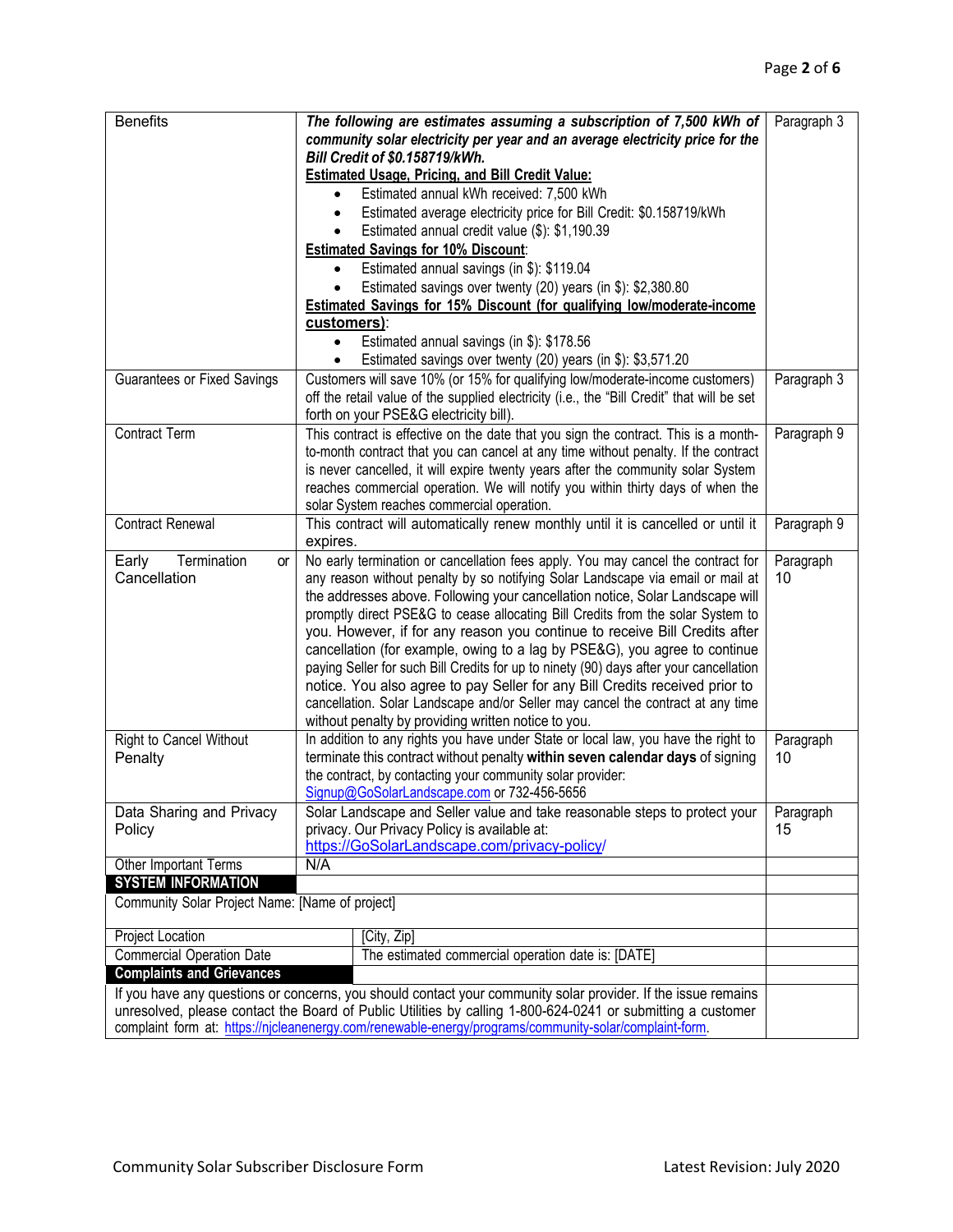I, 1. 1. 1. 1. Thereby confirm that I have received and understand the above information. I confirm that I have had a chance to ask questions of my community solar provider and have received sufficient answers. I further confirm that I have received, reviewed, and understand the full subscription contract, as it may contain provisions not included in this Disclosure Form.

Customer Signature Date

I, Kevin Dunshee (authorized signatory for Solar Landscape and Seller), hereby certify that the above information is accurate. I will, within two (2) days after signing, provide a copy of the signed contract and this disclosure statement to the customer.

Signature from Provider Official or Representative Date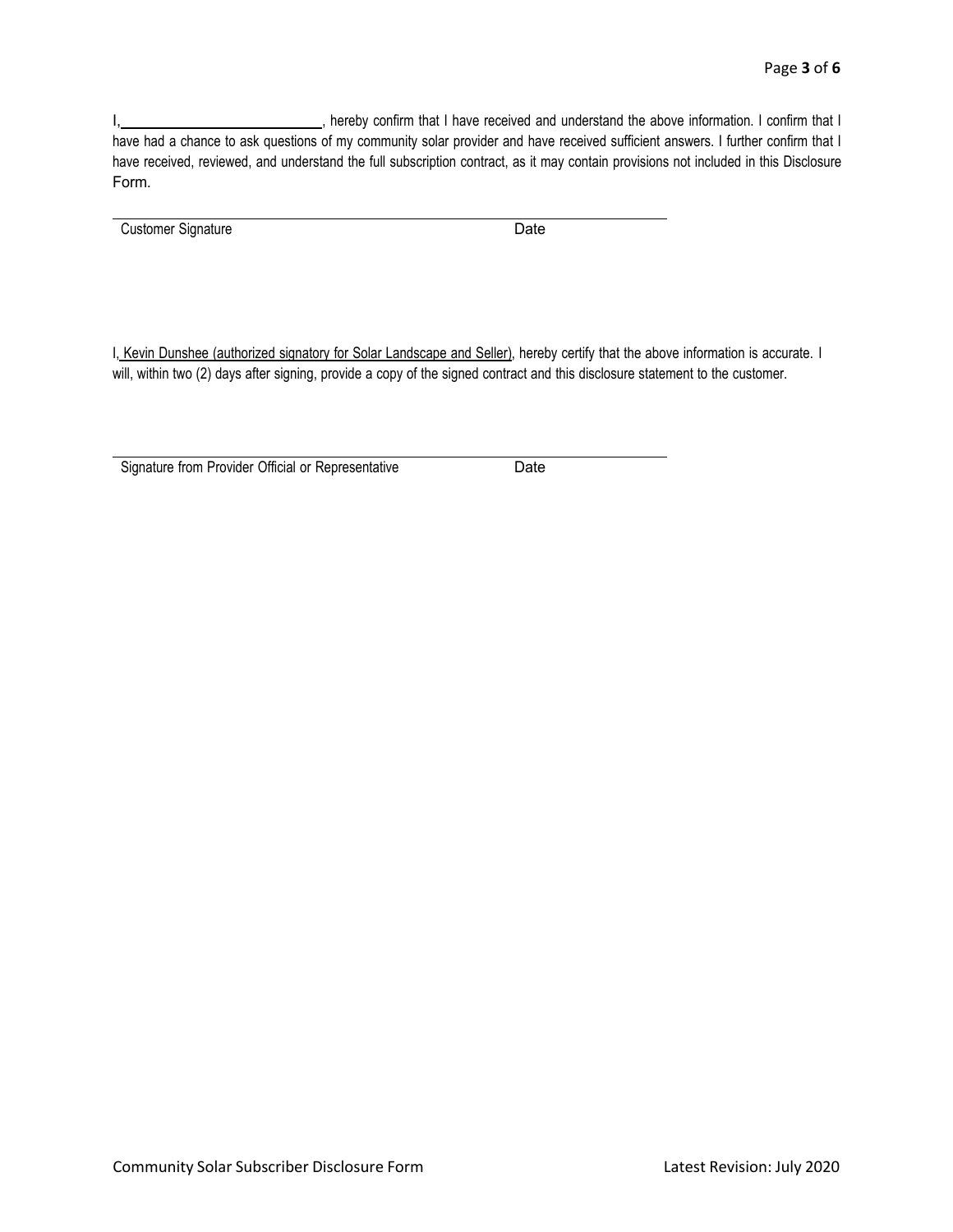## **COMMUNITY SOLAR SUBSCRIPTION AGREEMENT**

By signing the New Jersey Community Solar Disclosure Form ("Disclosure Form") to which this Community Solar Subscription Agreement ("Contract") is attached, the customer named in the Disclosure Form ("Customer") and the Seller (as defined in the Disclosure Form) (each a "Party" and collectively the "Parties") agree to the terms and conditions stated in this Contract. This Contract is effective as of the date of Customer's signature on the Disclosure Form (the "Effective Date"). Pursuant to this Contract, Customer hereby subscribes for Bill Credits (defined below) produced by Seller's solar electric generating facility identified in the "System Information" section of the Disclosure Form (the "System"), which is participating in New Jersey's Community Solar Energy Pilot Program ("Community Solar"). Solar Landscape is an affiliate of Seller that manages Seller's Community Solar subscriptions.

**1. Summary.** The System—a large solar facility located in Customer's county or an adjacent county—will generate electricity that will be transmitted into the electric grid. On a monthly basis, Solar Landscape will direct PSE&G to allocate a portion of that solar electricity's value to Customer. This allocation will translate into a "Bill Credit" that appears on and reduces Customer's PSE&G electricity bill. In exchange for this benefit, Customer will pay Seller a dollar amount equal to the Bill Credit's value, reduced by a 10% discount (or a 15% discount for qualifying customers pursuant to Paragraph 18 below).

**2. Bill Credits.** By law, (a) the value of the Bill Credit shall be set at the retail electricity rate, inclusive of supply and delivery charges; and (b) the Bill Credit shall not be applied to so-called non-by-passable charges. Accordingly, the Bill Credit accounts for only a portion of Customer's entire electricity bill, and PSE&G will specifically identify the Bill Credit in a separate line on Customer's monthly bill. PSE&G may state the Bill Credit as either a dollar amount or a kWh amount. PSE&G may modify Customer's monthly billing period as a result of Customer's Community Solar Subscription, after providing Customer due notice of same.

**3. Estimated Savings.** The savings estimates set forth in the "Benefits" section of the Disclosure Form are estimates based upon the assumptions set forth therein. Customer's actual savings may be greater than, less than, or equal to those estimated amounts. However, in any event, Customer will receive 10% savings (or 15% savings for qualifying customers pursuant to Paragraph 18 below) off the retail value of the electricity (i.e., the Bill Credit) supplied pursuant to this Contract.

**4. Expected Start Date.** The System is expected to commence operation by the "Commercial Operation Date" set forth in the "System Information" section of the Disclosure Form; but this is an estimate subject to change. Solar Landscape will notify Customer when the System's definitive start date is known. Customer will not receive any Bill Credits until after the System has commenced operation.

**5. Payment Amount.** Monthly, Customer will pay Seller an amount equal to the Bill Credit's value, reduced by a 10% discount (or a 15% discount for qualifying customers pursuant to Paragraph 18 below). Customer will also pay any applicable sales/use tax, credit/debit card fees, late fees, and/or fees for bounced checks or rejected credit/debit card payments.

**6. Billing/Payment Procedure & Late Fees.** Solar Landscape will bill Customer monthly (either via mail or electronically), and payments will be due ten (10) daysfrom the date of each bill. Customer may elect auto-payment via Customer's bank account or credit card. Customer agrees to pay a twenty-five dollar (\$25) fee (or such lower amount as required by law) in the event a bank or credit card charge is rejected or a check is returned for insufficient funds. Customer will be in default under this Contract if Customer fails to make any payment when it is due and such failure continues for a period of ten (10) days. If this Contract is in default, Seller may charge an added fee of one percent (1%) of the overdue balance per month and/or Seller may cancel this Contract. Upon any such cancellation for default, Customer will be responsible for paying (a) any outstanding balance and (b) any balance accrued for Bill Credits received by Customer for up to ninety (90) days after cancellation. Customer agrees that Seller and Solar Landscape (including any affiliates or subcontractors) are entitled to process and collect on invoices.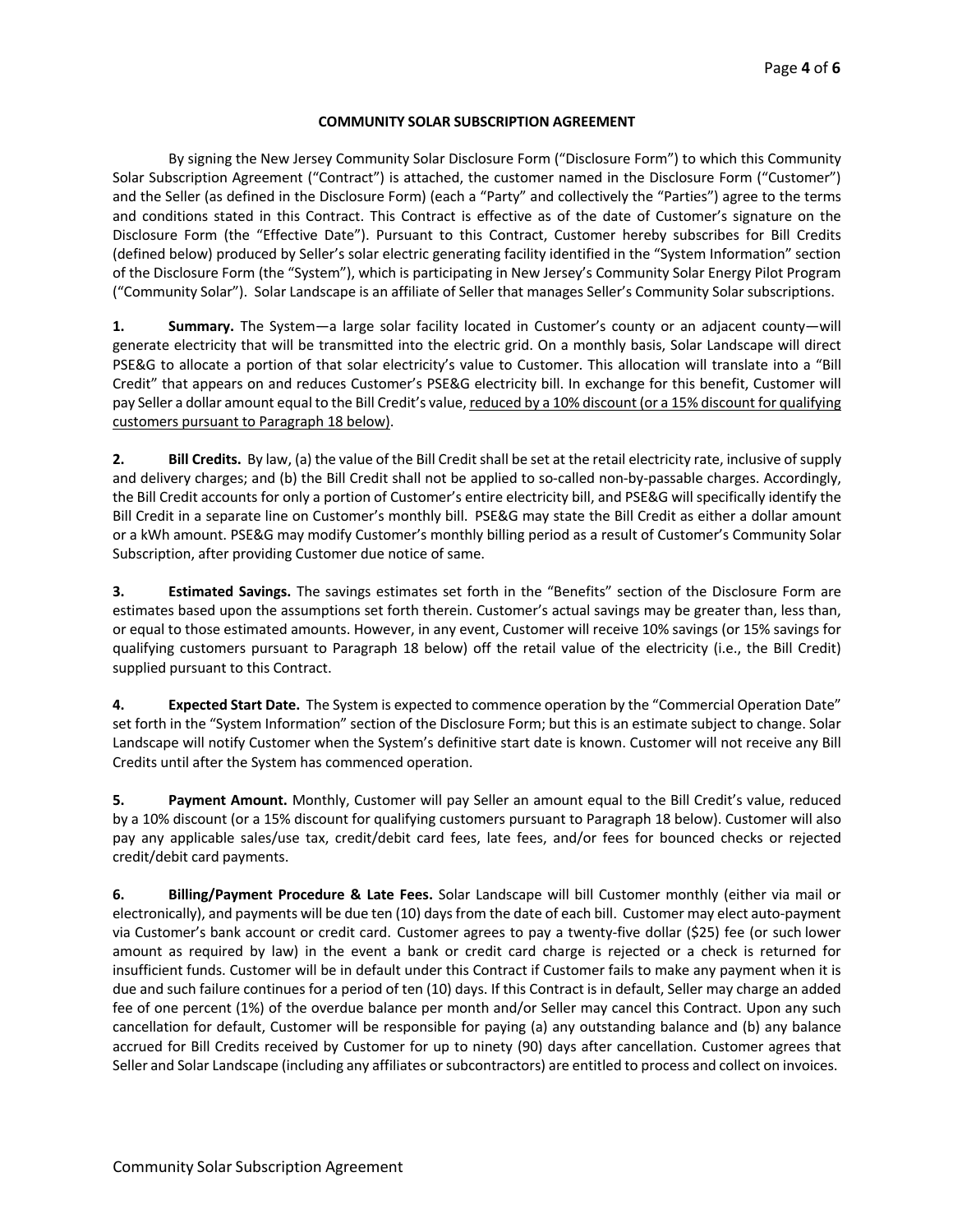**7. Subscription Size.** Customer's monthly Community Solar allocation ("Subscription") will be measured in kilowatt hours ("kWh") and will be up to 90% of the kWh used by Customer in the same month of the preceding calendar year (the "Subscription Size"). Solar Landscape will obtain Customer's historic electricity usage data from PSE&G, and Customer hereby agrees that PSE&G can share such information with Solar Landscape (including, for avoidance of doubt, with any subcontractor, affiliate, and/or agent of Solar Landscape).

**8. Variance in Subscription Size.** If at any time the System has or is projected to have excess/unallocated kWh, Solar Landscape may decide to increase Customer's Subscription Size (which would entail more savings for Customer). Similarly, if at any time Seller has accumulated unassigned Bill Credits with PSE&G (due to producing more electricity than was allocated to customers), Solar Landscape may decide to assign any such Bill Credits to Customer (which would also entail more savings for Customer). Conversely, if at any time the System's capacity to produce electricity is reduced or eliminated (for example, in the event of damage caused by a natural disaster), Solar Landscape may reduce Customer's Subscription Size accordingly. Solar Landscape may also reallocate Customer to a different solar electric generating facility participating in the Community Solar Program (in which case such different solar electric generating facility will become the "System" and the owner of such different solar electric generating facility will become the "Seller" under the terms of this Contract). Customer agrees that Solar Landscape may make the specific adjustments set forth in this paragraph without needing further consent from Customer, provided that such adjustments do not change any material terms of this Contract.

**9. Duration**. This Contract is effective on the Effective Date. Thisis a month-to-month Contract that is effective on the Effective Date and that will automatically renew each month until (i) cancellation by either Party or (ii) if neither Party cancels this Contract, twenty years after commencement of the System's commercial operation. This Contract can be cancelled at any time without penalty. Customer will be notified within thirty days of when the System reaches commercial operation.

**10. Cancellation**. Customer may cancel this Contract for any reason with no penalty by so notifying Solar Landscape via email or mail. Following Customer's cancellation notice, Solar Landscape will promptly direct PSE&G to cease allocating Bill Credits from the System to Customer. However, if for any reason Customer continues to receive Bill Credits after cancellation (for example, owing to a lag by PSE&G), Customer agrees to continue paying Seller for such Bill Credits for up to ninety (90) days after Customer's cancellation notice, pursuant to the terms of this Contract. Customer also agrees to pay Seller for any Bill Credits received prior to cancellation. The foregoing notwithstanding, if Customer cancels this Contract within seven (7) calendar days of the Effective Date, Customer will not be responsible for any payment to Seller. Solar Landscape and/or Seller may cancel this Contract at any time without penalty by providing written notice to Customer.

**11. Outage.** If the System is out of service for more than three consecutive business days (an "Outage"), Seller or Solar Landscape will inform Customer of such Outage either via email or another reasonably accessible communication method. Such communication will include the estimated duration of the Outage and estimated production that will be lost due to the Outage. Customer agrees that neither Seller nor Solar Landscape will be liable for any lost/missed/reduced Bill Credits attributable to an Outage. To be clear, an Outage will not affect the electricity service to Customer's home.

**12. Solar Incentives; Environmental Attributes**. Customer agrees that Customer has no right or claim to Solar Incentives or Environmental Attributes related in any way to the System. "Solar Incentives" means, without limitation, any accelerated depreciation, installation, or production-based incentives, investment tax credits and subsidies, and all other solar or renewable energy subsidies and incentives. "Environmental Attributes" means, without limitation, carbon trading credits, renewable energy credits or certificates, emissions reduction credits, emissions allowances, green tags, or tradable renewable credits.

**13. Assignment**. Customer agrees that Seller may assign and/or transfer any of its rights and/or obligations under this Contract to any third party without needing any further consent from Customer, provided that no such assignment or transfer affects any material terms of this Contract. Customer may notsell or transfer its Subscription or this Contract to any third party.